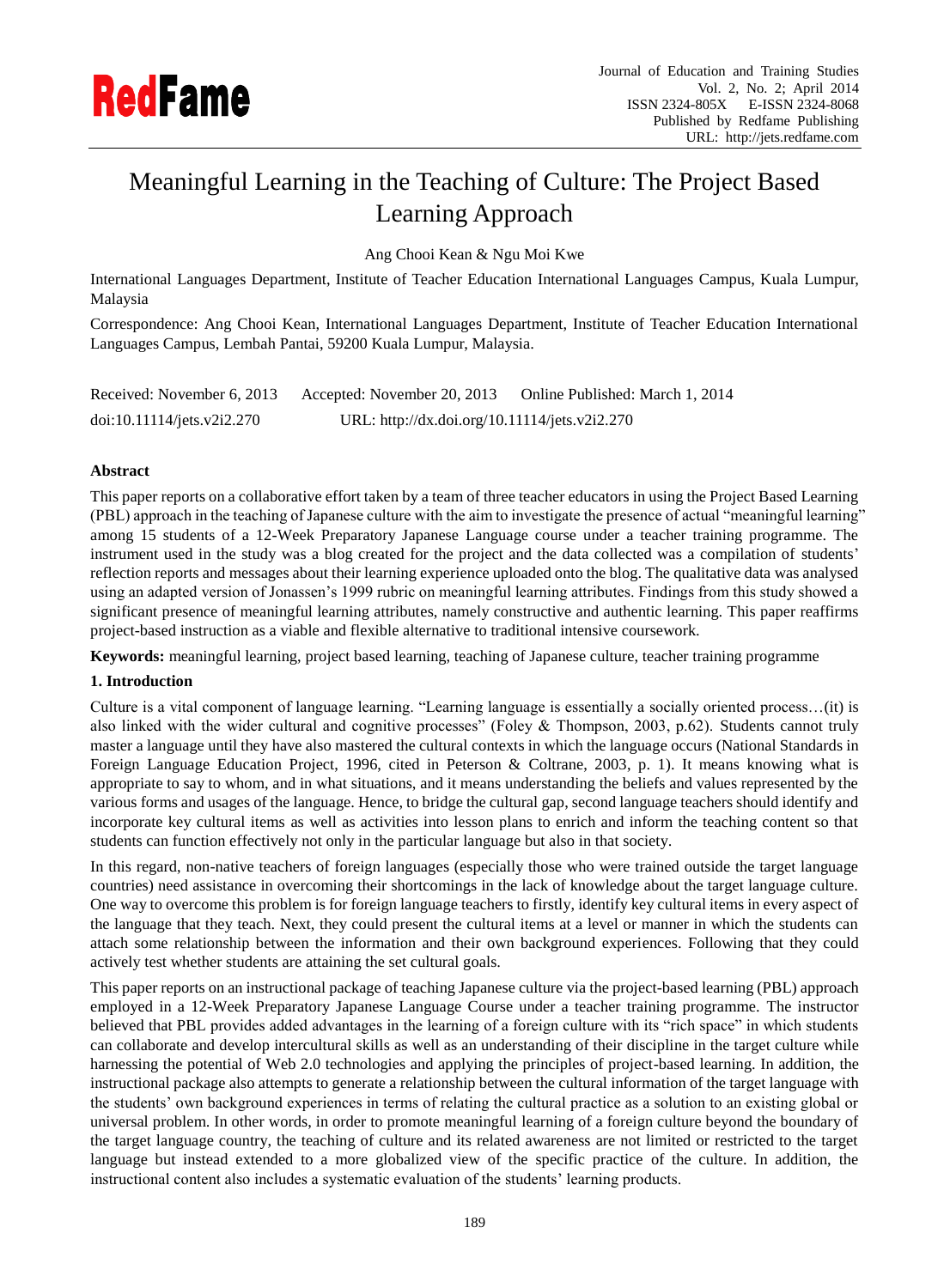#### **2. Review of Related Literature**

#### *2.1 Purposes of Teaching Culture*

Traditionally, the emphasis in teaching culture in the language classroom has been on the acquisition of *cultural knowledge* and, more recently, on developing *cultural awareness*. These two constitute an important aspect of the *intercultural competence*. Tomlinson and Masuhara (2004, p.6) characterised the nature of cultural awareness as (1) perceptions of one's own and other people's cultures, i.e. they develop in the mind; (2) dynamic, i.e. they are constantly being added and changed; (3) variable, i.e. modified from experience; (4) multi-dimensional, i.e. represented through sensory images and mental pictures; and, lastly, (5) they are interactive, i.e. they are interrelated and influence each other. Tomlinson and Masuhara (2004) also claimed that while *cultural knowledge* is mostly gained from other people, *cultural awareness* is gained from personal experience either directly through visits to foreign countries or indirectly through music, films and literature. According to Byram (2000, p.9), *intercultural competence* involves five elements: (1) attitudes: curiosity and openness, suspending disbelief about one's own and other cultures, (2) knowledge: products and practices of one's own and the other culture, societal and individual interaction, (3) skills in interpreting and relating: interpreting documents or events from the other culture and relating them to the documents from one's own culture, (4) skills of discovery and interaction: ability to acquire new knowledge and operate knowledge, skills and attitudes in real-time communication and (5) critical cultural awareness/political education: ability to evaluate critically practices and products of one's own and the other culture. In contrast, Seelye (1993, p.30) suggested six instructional goals, which he summarised as follows: teachers should "help the students to develop *interest* in *who* in the target culture did *what*, *where*, *when* and *why*" (the first five goals) and "some sophistication in evaluating statements about the culture and finding out more about it" (the sixth goal). Tomalin and Stempleski (1993, p.7-8) modified Seelye's cultural instruction goals into the following aspects: Helping students to

- ∙ develop an understanding of the fact that all people exhibit culturally-conditioned behaviours;
- ∙ develop an understanding that social variables such as age, sex, social class, and place of residence influence the way in which people speak and behave;
- ∙ become more aware of conventional behaviour in common situations in the target culture;
- ∙ increase their awareness of the cultural connotations of words and phrases in the target language;
- ∙ develop the ability to evaluate and refine generalisations about the target culture, in terms of supporting evidence;
- ∙ develop the necessary skills to locate and organise information about the target culture;
- ∙ stimulate their intellectual curiosity about the target culture, and encourage empathy towards its people.

Stern (1992), who studied goals of teaching culture set by several other scholars concluded that all goals, despite the differences in terminology, stressed on the cognitive aspect, that is: "knowledge about the target culture, awareness of its characteristics and differences between the target culture and the learner's own culture." A "research-minded outlook" (willingness to find out, to analyse, synthesize and generalize) is also important (p.212-215).

In the context of this study, the purposes of teaching culture comprise both the traditional (acquiring cultural knowledge) and contemporary (developing cultural awareness) emphases discussed above. Specifically, it aims at developing the students' understanding and appreciation of Japanese culture and in enhancing their cross-cultural awareness via the project-based learning approach. In this study, the cultural area of festival practice, *Bon odori* (*Bon* dance) was chosen in line with the targeted learning outcome in the course curriculum, namely to observe and identify the underlying values and aspects of Japanese culture as practised traditionally, contemporarily and internationally.

#### *2.2 The Project-based Learning (PBL) Approach*

Project-based learning (PBL) according to Thomas (2000), is a model that organizes learning around projects. Project-based learning involves completing complex tasks that typically result in a realistic product, event, or presentation to an audience. The dynamic approach to teaching in project-based learning (PBL) provides an all-round enriching education where students are inspired to explore, investigate, consider alternatives, understand their world and apply what they learn to real-life experiences. The need to construct and organize knowledge and to communicate effectively to audiences will have a positive impact on their learning. Thomas (2000) identified five key components of effective project-based learning: (1) It is central to the curriculum, (2) It is organized around driving questions that lead students to encounter central concepts or principles, (3) It is focused on a constructive investigation that involves inquiry and knowledge building, (4) It is student-driven (students are responsible for designing and managing their work), and (5) It is authentic, focusing on problems that occur in the real world which people care about (p. 3-4).

The dynamic approach to teaching in project-based learning (PBL) provides an all-round enriching education where students are inspired to explore, investigate, consider alternatives, understand their world and apply what they learn to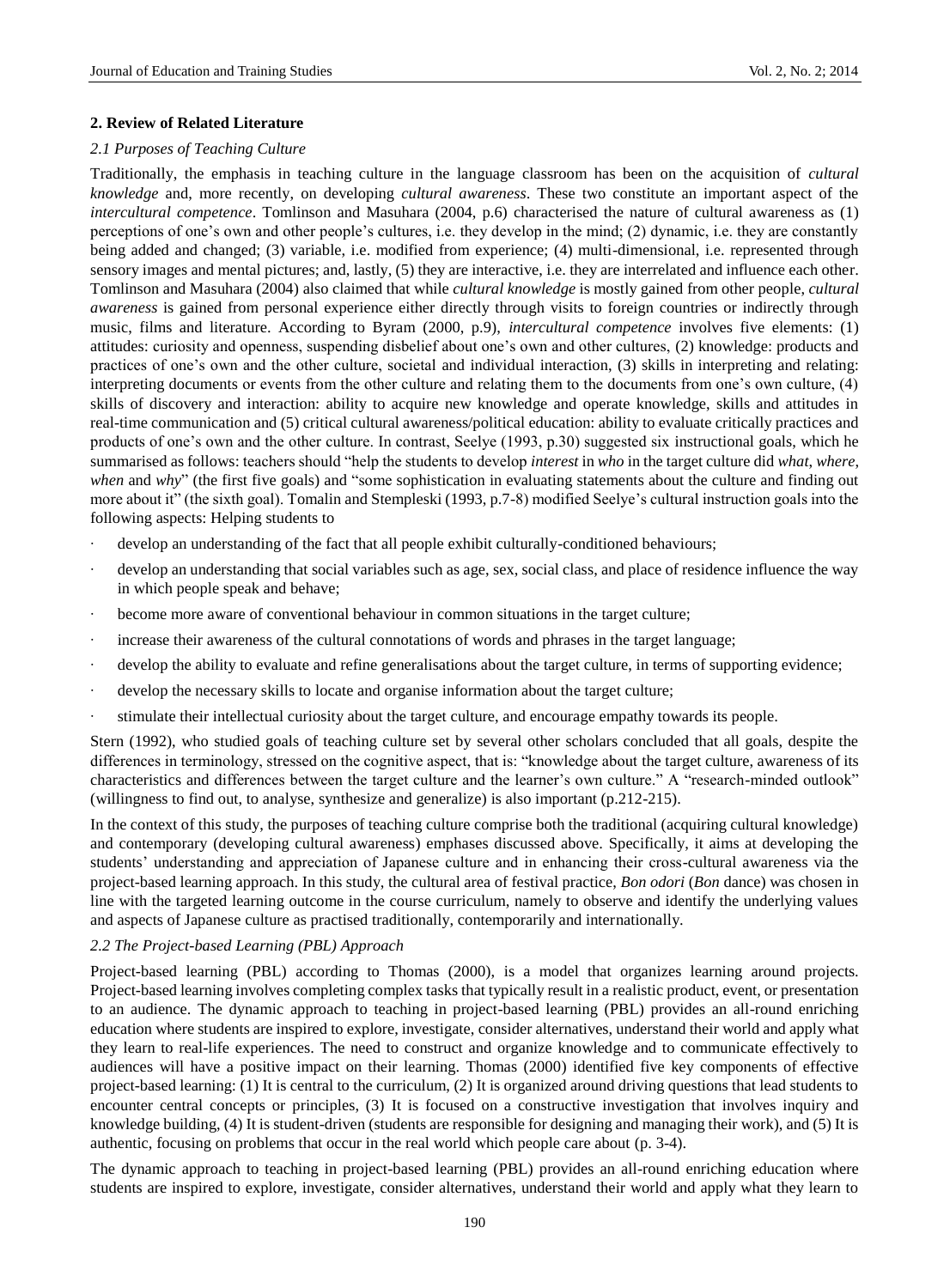real-life experiences. The need to construct and organize knowledge and to communicate effectively to audiences will have a positive impact on their learning.

Figure 1 that follows displays an overview of the teaching strategy and its stages involved in a PBL instruction. Through such teaching strategy, project-based learning shifts away from teacher-directed learning to more learner-centered learning activities that focus on real world issues and practices. Characteristics of PBL are built on inquiry strategies that foster natural curiosity of real issues and concerns affecting the lives of the pupil and focus on developing skills that enable pupils to rely on strategies to resolve complex problems encountered by daily living.



Adapted from: <http://www.worksheetlibrary.com/teachingtips/projectbased.html>

Figure 1. Project-based Learning Visual Concept Diagram

## *2.3 Why the Project-based Learning (PBL) Approach?*

Adopting a project-based teaching approach in the classroom can energize the curriculum. Research has shown that PBL is a viable and flexible alternative to traditional short-term intensive language programme (see Foss, Carney, McDonald & Rooks, 2007). It enables teachers to bridge academic instruction with real-life experience in communicating across cultures. PBL helps students to develop their skills holistically while improving their ability to work in groups and managing their time well. As students are evaluated on the basis of their projects, rather than on the comparatively narrow rubrics defined by exams, essays, and written reports, assessment of project-based work is often more meaningful to them. Students also thrive on the greater flexibility of project learning. In addition to participating in traditional assessment, they might be evaluated on presentations to a community audience they have assiduously prepared for, informative tours of a local historical site based on their recently acquired expertise, or screening of a scripted film they have painstakingly produced.

Furthermore, PBL is also an effective way to integrate technology into the curriculum. A typical project can easily accommodate computers and the Internet, as well as interactive whiteboards, global-positioning-system (GPS) devices, digital still cameras, video cameras, and associated editing equipment. Blumenfeld et al. (1991) advocate the ways that technology can support students and teachers as they work on projects, so that motivation and thoughts are sustained.

#### *2.4 Meaningful Learning via PBL*

The active and engaged learning plus the real-world relevance of PBL enables students to obtain a deeper knowledge of the subjects under study as well as enables them to hone their organizational and research skills, develop better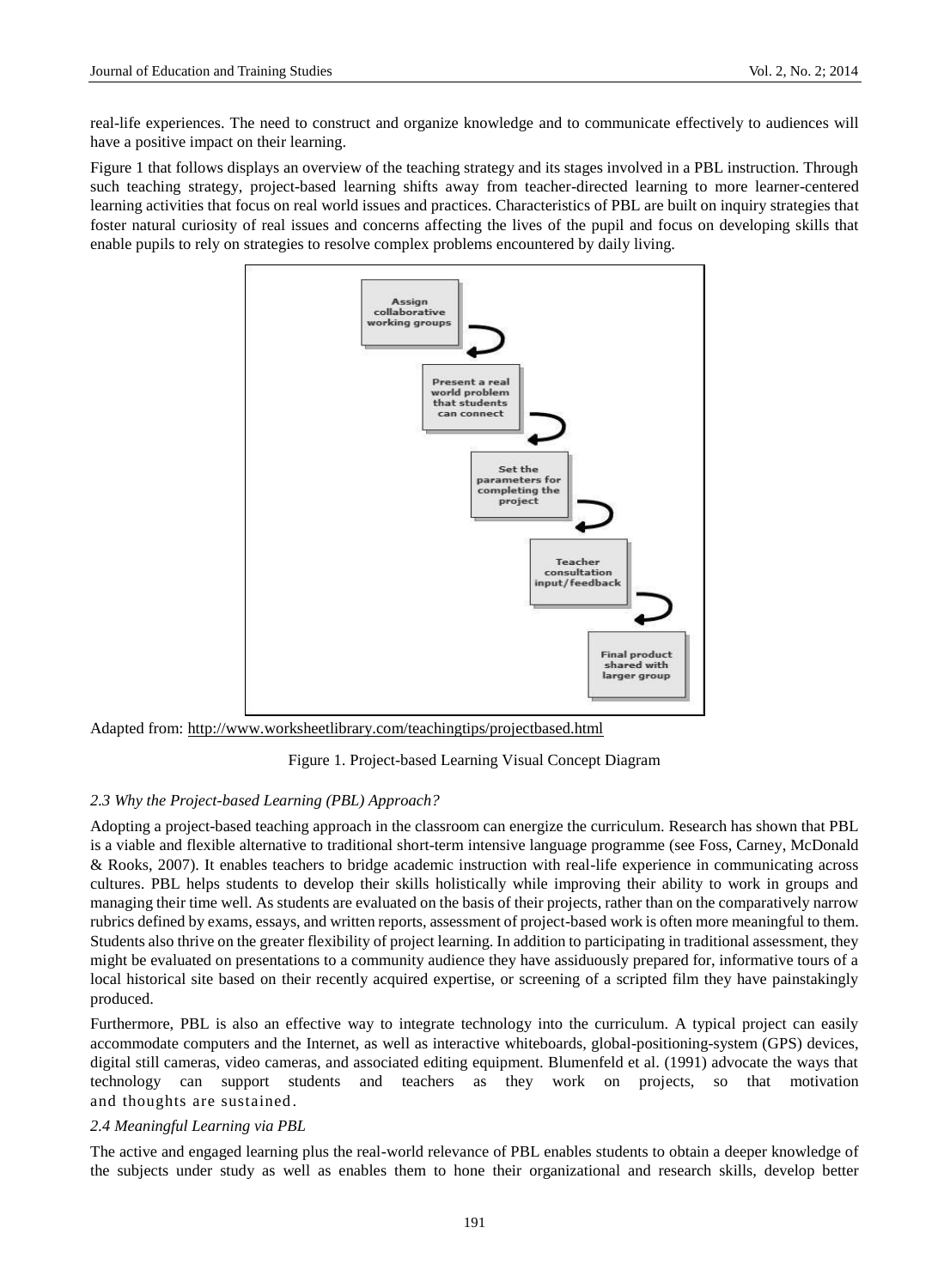communication with their peers and adults as well as develop confidence and self-direction as they move through both team-based and independent work. In short, a well-designed and well-implemented project can be the ideal platform for generating meaningful learning because all the relevant skills and knowledge obtained can be utilised in their daily lives.

According to Larmer and Mergendoller (2010), a project is meaningful if it fulfils two criteria. First, students must perceive the work as personally meaningful, as a task that matters and that they want to do well. Second, a meaningful project fulfils an educational purpose. For a project to be meaningful to students, they suggest that seven essentials needed to be fulfilled.

- (1) A Need to Know: "With a compelling student project, the reason for learning relevant material becomes clear: I need to know this to meet the challenge I've accepted."
- (2) A Driving Question: A good driving question gives students a sense of purpose and challenge (In the study context, the question is: "How can we help to narrow the generation gap?")
- (3) Student Voice and Choice: In terms of making a project feel meaningful to students, the more voice and choice, the better (Students can decide what products they will create, what resources they will use, what tasks they would do, how they would work together, how they will structure their time and so on.)
- (4) 21st Century Skills: A project should give students opportunities to build 21st century skills such as collaboration, communication, critical thinking, and the use of technology which will serve them well in the workplace and life.
- (5) Inquiry and Innovation: Students find project work more meaningful if they conduct real inquiry. Exposure to a variety of authentic and challenging real-life tasks, will make them learn to innovate- find a new answer to a driving question, a new product, or an individually generated solution to a problem
- (6) Feedback and Revision: When students refer to rubrics and other sets of criteria to critique their own as well as one another's work. Self-evaluation and reflections as well as feedback from peers make learning more meaningful.
- (7) A Publicly Presented Product: When students present their work to a real audience, they will try to replicate the kinds of tasks done by professionals and in the process, create authentic products that people outside school might use (p.1-2)

# *2.5 Meaningful Learning and the Use of Technology*

The concept of meaningful learning was advocated by Ausubel who suggested that meaningful learning occurs when new experiences are related to what a learner already knows. (Grabe & Grabe, 2000). In a further development, Jonassen and his colleagues (Jonassen, et al., 2003) applied a constructivist perspective to the use of technology in schools to create technology-based activities that would support meaningful learning. They defined meaningful learning as occurring when students were actively engaged in making meaning, and broke down this definition into five "interrelated, interactive, and interdependent attributes" with the most meaningful learning activities supporting combinations of these attributes. The five attributes were Active (manipulative, observant), Constructive (articulative, reflective), Intentional (reflective, regulatory), Authentic (complex, contextualised) and Cooperative (collaborative, conversational, p.2-3). Jonassen et al.(2003), proposed a shift in the way educators conceive of technology use in education, suggesting that they "begin to think about technologies as learning tools that students learn with not from" and this perspective matches the ways in which technology is likely to be deployed by informal learners who are unconstrained by externally imposed formal learning structures. Therefore, Jonassen et al's attributes of meaningful learning were used to evaluate the learning that took place among the students in their blog.

## **3. The PBL Cultural Package: "Mind the Generation Gap: The Japanese Way"**

The project in this study was based on the PBL concept as illustrated in the Figure 1 above. It involved 15 students of a 12-Week Preparatory Japanese Language Course under a teacher training programme. The goal of this project was to bridge the generation gap through time spent together in play and fun as in folk dancing. In this project, the students put up an *odori* (dance) workshop to teach *Kawachi Ondo* a popular Japanese Folk Dance during the "5th Japanese Language Festival" organized by the Japanese Language Society of Malaysia (JLSM).

The students worked in groups to gather relevant materials from the internet and then created a brochure about the dance to promote *Kawachi Ondo*, as a way of bridging the generation gap between the young and the old. They then assumed the role of dance instructors and taught the dance steps to visitors of this cultural event. They also interviewed members of the public to find out their views on using folk dancing as a way of bridging the generation gap. A blog was set up for the *Kawachi Ondo* dance enthusiasts to share their views and to post the interview findings.

The second platform was the The International Languages Week of IPG KBA. For this event, the students prepared a multimedia PowerPoint to showcase *Kawachi Ondo* and to raise awareness of its benefits in bridging the generation gap.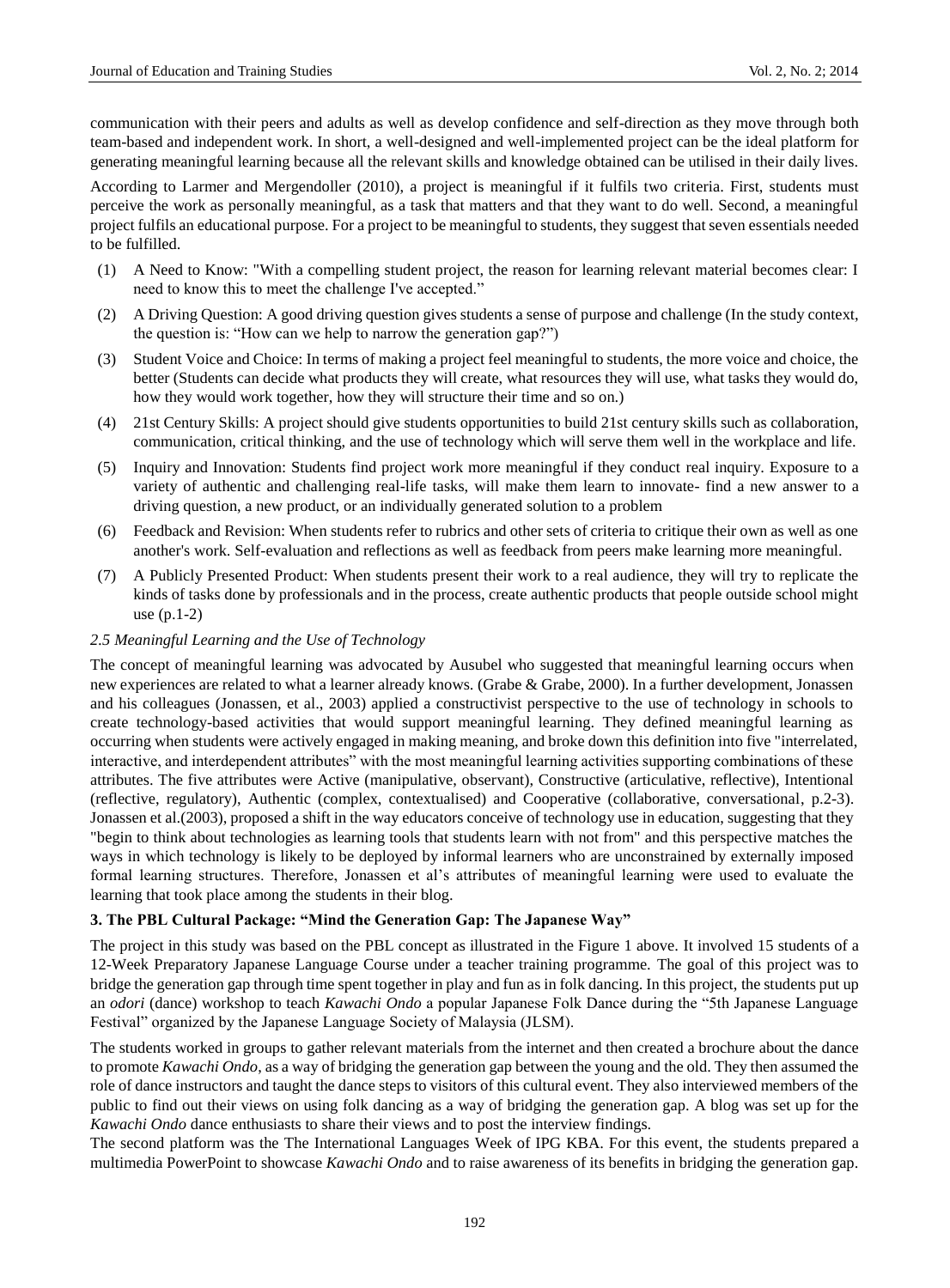Finally, the students posted reflections of their learning on the *Kawachi Ondo* blog. Evaluation of the students' work was done using three rubrics: brochure, blog and the multimedia presentation.

#### **4. Research Objective**

As an innovative attempt to promote meaningful learning of a foreign culture using technology, the PBL based instructional package developed under this study attempts to generate a relationship between the information of the target culture with the students' own background experiences in terms of relating the cultural practice as a solution to an existing global or universal problem. This exploratory study aimed to investigate the presence of actual "meaningful learning" among the students in the approach. However, due to the extensiveness of the project with its numerous learning products, the scope of the examination in this report was narrowed down and restricted only to the blog created under the project.

#### **5. Methodology**

This exploratory study involved 15 students of a 12-Week Preparatory Japanese Language Course under a teacher training programme. The instrument used in the study was the blog created for this project. The data was the students' reflection reports and messages about their learning experiences which were uploaded onto the blog. The qualitative data was analysed using a rubric adapted by Mohamed Amin and Amelia (2009) from Jonassen's 1999 rubric based on four meaning learning attributes (see Table 1).

The adapted version of the rubric was employed in this study as the four attributes of meaningful learning (i.e. intentional learning, constructive learning, active learning and authentic learning) corresponded with the requirement of the study. However, the attribute of collaborative learning was excluded because it is an obvious attribute under the PBL approach.

|  |  | Table 1. Adapted Rubric for Identifying the Attributes of Meaningful Learning |
|--|--|-------------------------------------------------------------------------------|
|  |  |                                                                               |

| <b>Attributes</b>        | Indicators                                                                                                                                                                                                                                                            | 3<br>$(10$ statements &<br>remarks & above) | $\mathfrak{D}$<br>& remarks) | 1<br>$(6-9$ statements $(1-5$ statements (No statement<br>& remarks) | $\Omega$<br>$&$ remark) |
|--------------------------|-----------------------------------------------------------------------------------------------------------------------------------------------------------------------------------------------------------------------------------------------------------------------|---------------------------------------------|------------------------------|----------------------------------------------------------------------|-------------------------|
| Intentional<br>Learning  | 1. Learning goals are predetermined by<br>the students.<br>2. Students use alternative means such<br>as timelines, graphs, mind maps and<br>concept maps in the construction of<br>knowledge.                                                                         |                                             |                              |                                                                      |                         |
| Constructive<br>Learning | 1. Students are constantly reflecting on the<br>learning process.<br>2. Students are able to assess, evaluate and<br>criticise their peers' ideas critically and<br>constructively.<br>3. Students are able to respond to the<br>instructor's questions.              |                                             |                              |                                                                      |                         |
| Active<br>Learning       | 1. Students are able to initiate discussions<br>from the instructor.<br>2. Students are constantly collaborating and<br>discussing their learning tasks and ways to<br>handle those tasks.<br>3. Students are the primary information and<br>knowledge disseminators. |                                             |                              |                                                                      |                         |
| Authentic<br>Learning    | 1. Students are able to relate their learning<br>process with their experience and their<br>environment.<br>2. Students construct new ideas through the<br>learning process.<br>3. Students are able to apply their new<br>knowledge to real-life situations.         |                                             |                              |                                                                      |                         |

Source: Mohamed Amin and Amelia (2009, p.133)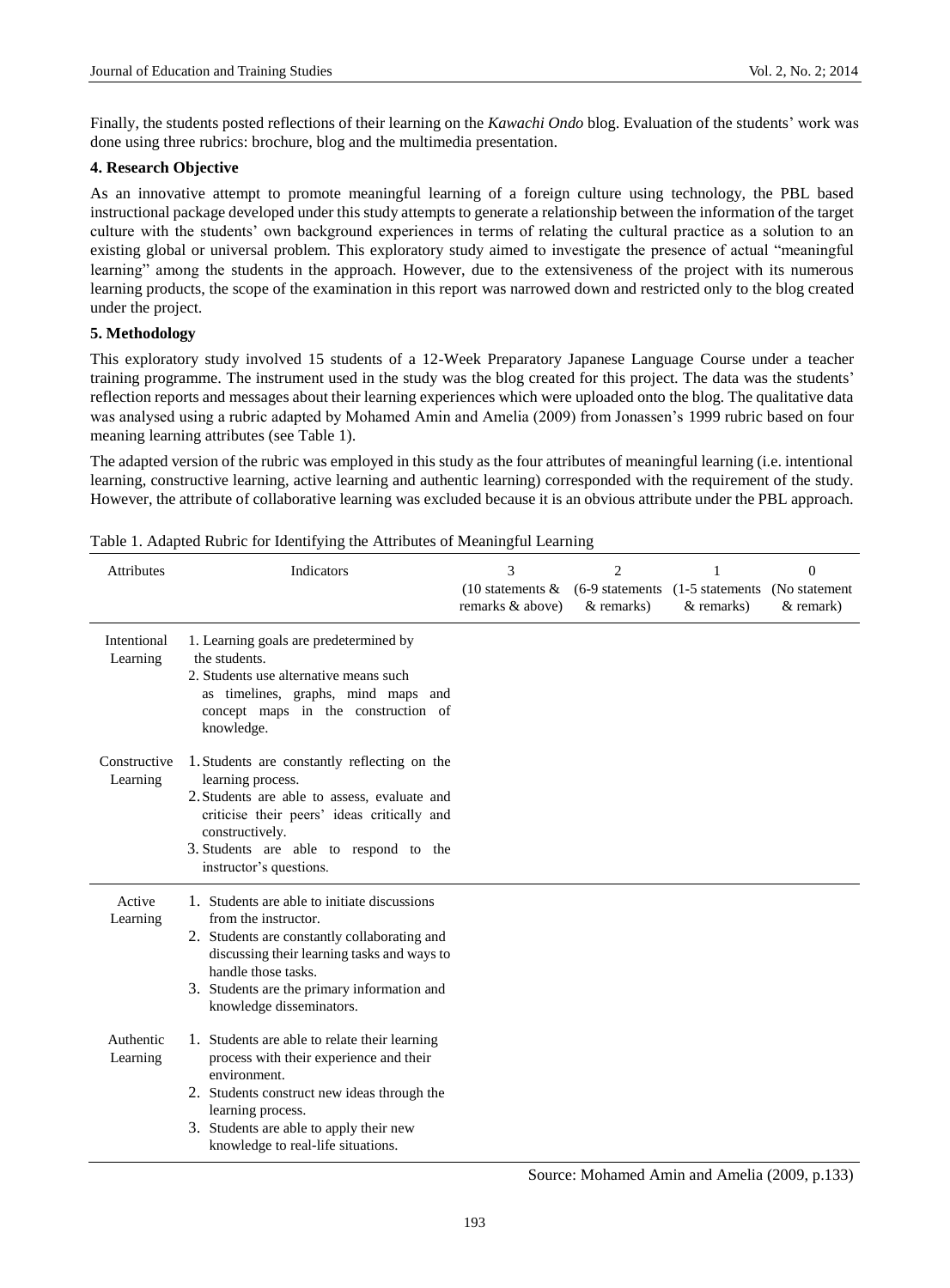## **6. Findings and Discussion**

In this study, we analysed the students' reflection which included reports and messages about their learning experiences to determine the presence of the four attributes mentioned above. Each indicator was given a score based on the frequencies of statements and remarks identified through the content analysis of the reflection reports and messages. Results of the data analysis are as shown in Table 2.

Table 2. Data Analysis based on the Adapted Rubric for Identifying the Attributes of Meaningful Learning

| Attributes                | Indicators                                                                                                                                                                                                                                                           | 3<br>(10)<br>statements $\&$<br>remarks & | $\overline{2}$<br>$(6-9)$<br>statements $\&$<br>remarks) | 1<br>$(1-5)$<br>statements &<br>remarks) | $\boldsymbol{0}$<br>(No)<br>statement $&$ |
|---------------------------|----------------------------------------------------------------------------------------------------------------------------------------------------------------------------------------------------------------------------------------------------------------------|-------------------------------------------|----------------------------------------------------------|------------------------------------------|-------------------------------------------|
|                           |                                                                                                                                                                                                                                                                      | above)                                    |                                                          |                                          | remark)                                   |
| Intentional<br>Learning   | 1. Learning goals are predetermined<br>by the students.<br>2. Students use alternative means<br>such as timelines, graphs, mind<br>maps and concept maps in the<br>construction of knowledge.                                                                        |                                           |                                                          |                                          |                                           |
| Total score<br>Percentage | 1/6<br>1.67%                                                                                                                                                                                                                                                         |                                           |                                                          |                                          |                                           |
| Constructive<br>Learning  | 1. Students are constantly reflecting<br>on the learning process.<br>2. Students are able to assess,<br>evaluate and criticise their peers'<br>ideas critically and constructively.<br>3. Students are able to respond to the<br>instructor's questions.             | V                                         |                                                          |                                          |                                           |
| Total score<br>Percentage | 6/9<br>66.7%                                                                                                                                                                                                                                                         |                                           |                                                          |                                          |                                           |
| Active<br>Learning        | 1. Students are able to initiate<br>discussions from the instructor.<br>2. Students are constantly<br>collaborating and discussing their<br>learning tasks and ways to handle                                                                                        |                                           |                                                          |                                          |                                           |
|                           | those tasks.<br>3. Students are the primary<br>information and knowledge<br>disseminators.                                                                                                                                                                           |                                           |                                                          |                                          |                                           |
| Total score<br>Percentage | 2/9<br>22.2%                                                                                                                                                                                                                                                         |                                           |                                                          |                                          |                                           |
| Authentic<br>Learning     | 1. Students are able to relate their<br>learning process with their<br>experience and their environment.<br>2. Students construct new ideas<br>through the learning process.<br>3. Students are able to apply their new<br>knowledge to real-life situations.<br>5/9 |                                           |                                                          |                                          |                                           |
| Total score<br>Percentage | 55.6%                                                                                                                                                                                                                                                                |                                           |                                                          |                                          |                                           |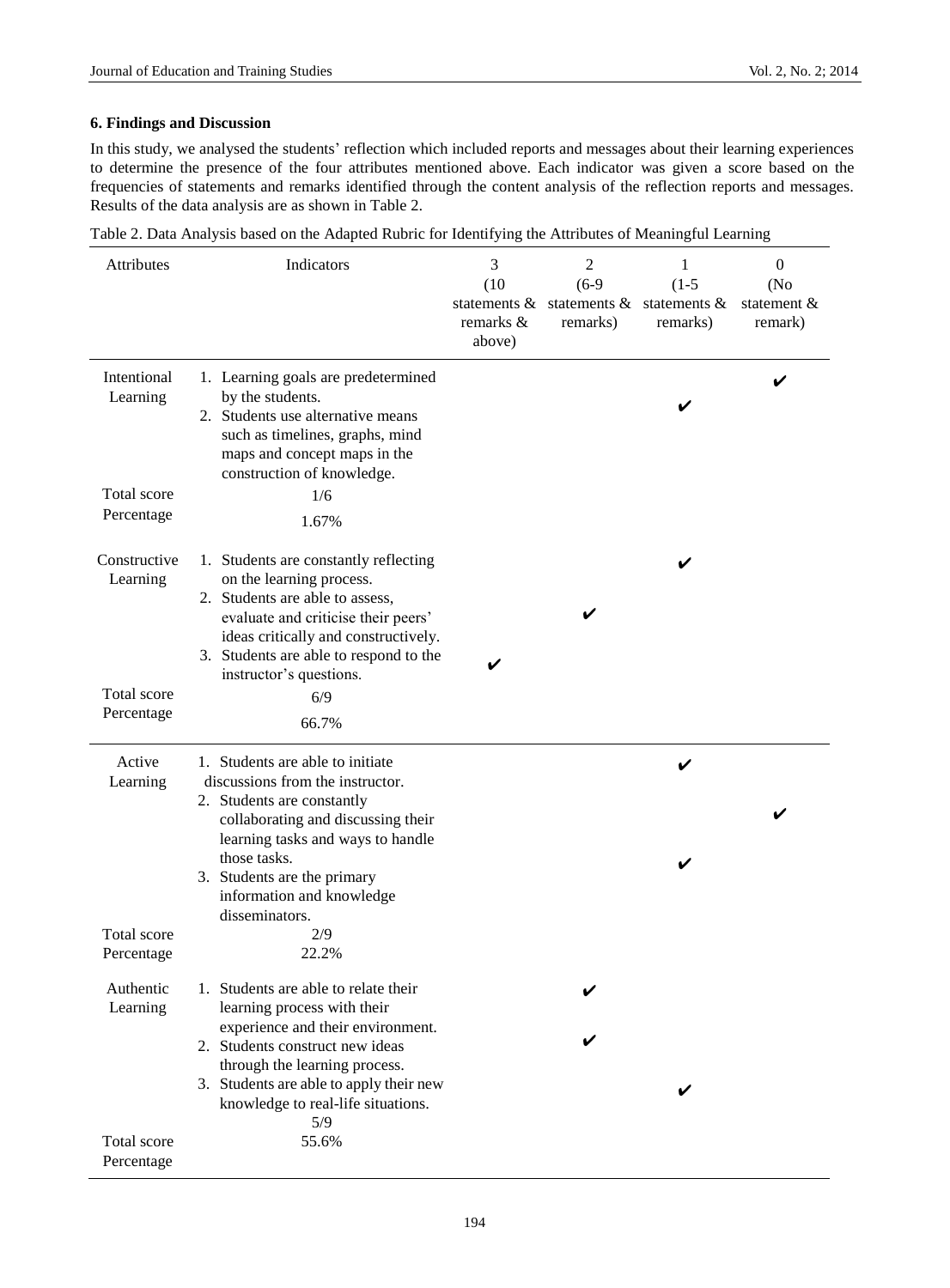# *6.1 Intentional Learning*

As illustrated in Table 2, from the data analysis based on the rubric, we found that none of the attributes were without any score. The findings indicated the presence of all the four attributes. However, the percentage scores varied from the lowest score of 1.67% to the highest score of 66.7%. The lowest score was the attribute of intentional learning, where no evidence was found on the students predetermining the learning goals. The findings were as expected as the goals and learning outcomes in the instructional package under the study were determined through the learning tasks. However, there were two evidences which indicated that students did use alternative means in achieving the determined learning goals. Nevertheless, there were no specific examples of mind maps and graphs or timelines being used by the students. It could be presumed that because the platform for posting their reflection reports and messages or comments was a blog, it was easier and less time consuming to use texts rather than other means.

# *6.2 Constructive Learning*

The findings indicated the highest percentage of 66.7% for constructive learning. All the students were able to respond to the content questions given by the instructor (Indicator 3).

Through the content analysis of the data collected, the researchers found 9 statements and messages in the category of assessing and evaluating their peers' ideas critically and constructively (Indicator 2). An example of a message is as follows:

*"It is a very interesting personal opinion. I do agree that odori encourages interaction. Not all folk dances or line dancing give the opportunity to interact while dancing n surprisingly, this one does! And sometimes, like you, you will think elders do not understand you when they think they do. Same goes to the elders. They will think you do not know what you are doing when you feel so sure about what you do. In fact, even people of the same generation or age will not understand each other. This is because we are individuals, unique in our own ways. No one can know exactly what we are thinking. So this blog is not really pinpointing who is right or wrong, who does not understand whom. It is about interaction and so does odori. With a platform to interact, we will live a better world….".*

As for indicator 1, it is rather interesting that we found less than 5 statements and messages in that category. This is presumably due to several factors:

- Most of the students were more concerned with responding to the content questions posted by the instructor in their report rather than reflecting on their learning process.
- The instructional package consisted of various learning components in different stages that were linked and built up to the last stage of production (i.e. the dance workshop). This might have caused the students to be focusing more on the workshop rather than on their learning process in the earlier stages.
- The students should have been required to reflect periodically according to the various learning components in different stages.

In a constructive learning environment, the students should be able to identify their own strengths and weaknesses through the constructive reflections that they make periodically (Mohamed Amin and Amelia, 2009). Nevertheless, as noted by Mohamed Amin and Amelia (2009, p.136), "a constructive learning environment is present even though not everyone in the community engages in reflection".

## *6.3 Active Learning*

The analysis indicated a low percentage score of 22.2% for the active learning attribute. Even though there were evidences for both Indicator (1) and Indicator (3), there were neither evidence of statements nor messages for Indicator (2). This might be due to the fact that constant collaboration and discussion among the students about their learning tasks and ways to handle those tasks at this final stage was not necessary. With regards to the limited number of statements and messages of initiating discussions without probing from instructors (Indicator 1), a possible reason could be that the content questions posted by the instructor could have nullified the necessity for this role of the students or taken up the "space" for this category. Similarly, the minimal number of statements and messages about the role of primary information disseminators (Indicator 3) could be because the scope of discussions was concentrated on the content questions posted by the instructor which impeded the extensiveness of the students' thinking and search for other related information.

## *6.4 Authentic Learning*

This attribute recorded a percentage score of 55.6% with evidences for all the three indicators. Authentic learning occured when the students were able to apply the knowledge or insights they had obtained to their daily lives or real situations. We found such evidence in the statements and messages recorded: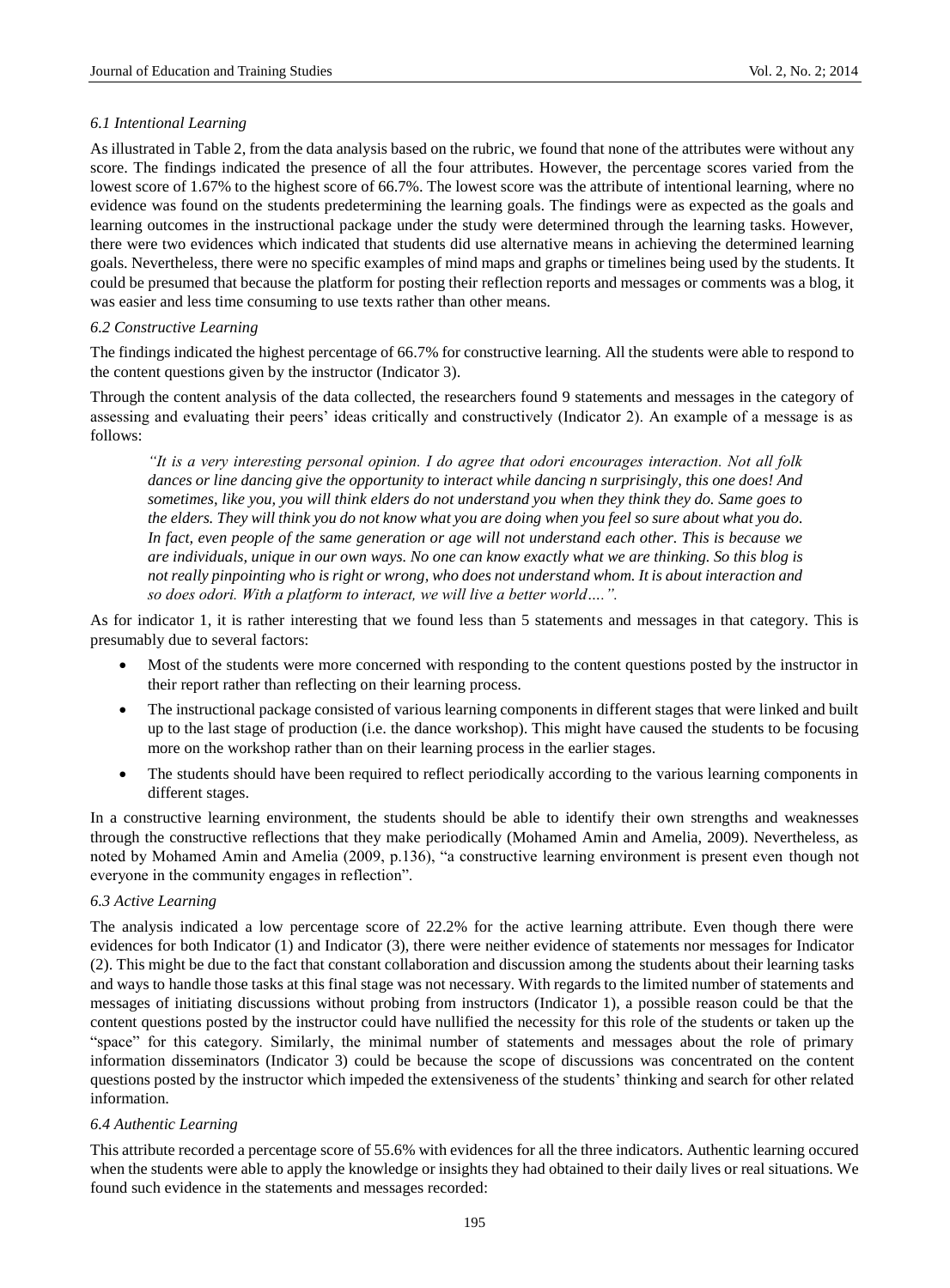*"I was not very comfortable teaching dances to others but after this experience, it shows me how dance can help me to bring my future students closer, filling up the gap that may exist between us. Furthermore, I also think that it is a very good exercise. At the end of the day, I felt so tired and I slept well that night. Odori is very simple yet it allows us to exercise."*

The students felt that the learning process they went through were very meaningful because the knowledge and experience they gained could be implemented in their teaching and learning in schools. Another indication of authentic learning was the real application of the things these individuals learnt to their school environment as Japanese language teachers. However, this could only be verified through field observations after the students had been posted to their respective schools. Nevertheless, through the analysis of the recorded statements and messages, we assumed that the students would indeed implement what they had learnt. An example of such a record is as follows:

> *"I would really love to incorporate this dance in the syllabus once I'm teaching at school. The kawachi ondo is a great introduction into the esoteric world of traditional dance."*

#### **7. Implications**

Overall, the findings indicated that all four attributes of meaningful learning were present in the study, although they occurred in varying degrees. This implied that through PBL, supported by a variety of technological integration, teaching of culture could be implemented in a meaningful learning environment where students explore and seek knowledge according to their needs and interests without having to depend on the instructor to provide them that knowledge. As Anderson, Rourke, Archer and Garrison (2000, as cited in Mohamed Amin & Amelia, 2009) suggested that there are cognitive, social and teaching forms of "presence" that should exist in a meaningful learning environment. Cognitive presence refers to how far the students are able to form their comprehension and knowledge through active interaction and communication in their learning process. In addition, the cognitive presence can help to create a challenging learning environment that can force students to optimise their cognitive potential in handling learning tasks and solving learning problems. The findings in this study illustrated that the students have indeed optimized their cognitive potential in carrying out the project, especially in handling their tasks as the dance instructors. Social presence refers to the way students express themselves in social and emotional contexts. In this study, there was a clear indication that social presence had indeed supported a conducive, collaborative learning environment wherein the students felt comfortable participating actively in the project.

The findings also implied that project-based instruction is a more viable and effective alternative instruction to teaching culture not only to the students but also to their foreign language teachers. As the subjects of this study are going to be Japanese language teachers upon completion of the training programme, this particular cultural learning experience will probably influence them later as teachers in their teaching of culture. This view is supported by Mahoney (2009) who in her case study of the teaching culture of two non-native speaking teachers; found that the teachers' own attitudes, beliefs and past experiences have an influence in their teaching.

As asserted by Mohamed Amin and Amelia (2009), the importance of the instructor in creating a meaningful learning environment cannot be denied. Important tasks for the instructor in a meaningful learning environment are planning and organizing tasks, motivating and offering support to students and making sure the environment is conducive to and suitable for meaningful learning. However, the findings on the limited presence of active learning in contrast to the high degree of presence of constructive learning (namely in responding to instructor's questions) implied that in planning the project-based learning tasks, the instructor might have hindered "active learning" by posting the content questions in order to guide the learning towards the "right" direction in terms of the learning goals. In short, it would have been much more meaningful if the instructor did not attempt to "control", "direct" or "guide" the learning too much.

#### **8. Conclusion**

It was mentioned in the beginning that this is an exploratory study. As a result, it cannot be denied that there are some gaps that can be filled with further and deeper research. For future research, it would be worthwhile to study the presence of meaningful learning or other learning impacts in other student products besides the blog. Another interesting area of study would be the assessment of the learning processes and products.

As noted by Saluveer (2004), despite the recognition of the importance of culture in language classes, the teaching of it has still remained rather limited. The main reasons for that are the lack of time, the issues of designing a cultural syllabus and choosing appropriate techniques and, lastly, the presentation of culture-related topics and activities in teaching materials. The instructional package in this study was indeed an attempt to overcome these issues, through collaborative efforts of three instructors in designing and providing cultural learning experiences with technology using PBL.

#### **Acknowledgements**

The authors would like to express their appreciation to Ms Ooi Say Tin for her invaluable advice in PBL and also in